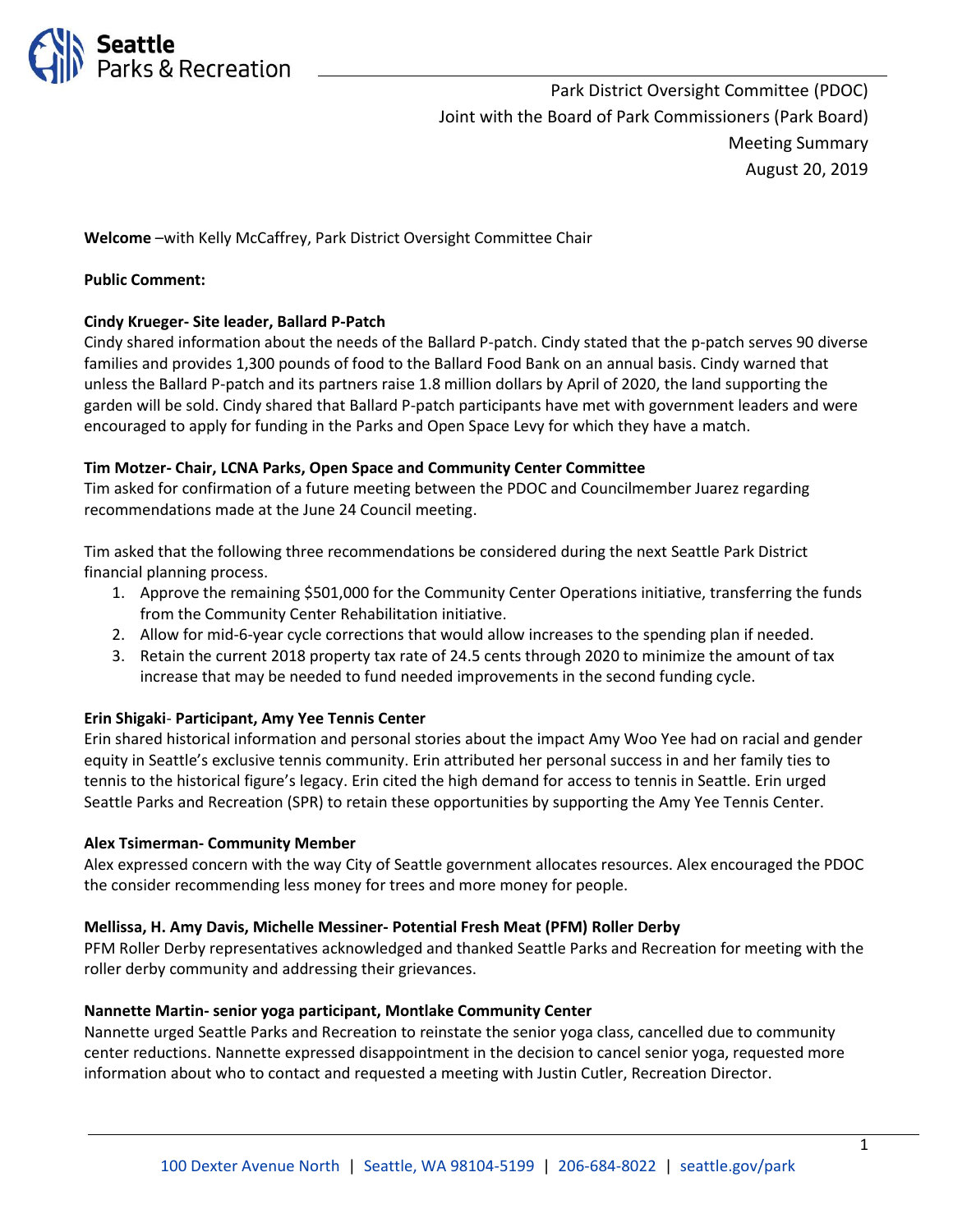### **Jeannie Shiek- Community Member, for Amy Yee Tennis Center**

Jeannie cited the community impacts of the Quick Start Tennis program. The Quick Start Tennis program is a low barrier program that has served over 2,000 youth for 10 years. Jeannie stated Quick Start Tennis builds confidence, builds life skills, and leads to lifelong participation in the sport of tennis.

## **Gary Epstein, Community Member, for Amy Yee Tennis Center**

Gary cited the Quick Start Tennis program as a gateway to more recreation opportunities for a diverse community of youth. Gary stated that the Amy Yee Tennis Center has a diverse teaching staff, including the most women in the Pacific Northwest.

### **Joyce Moty- Chair, Lifelong Recreation Council and GROW Board of Trustees**

Joyce spoke in support of the Ballard P-patch. Joyce stated that green and open space are not luxuries. They are necessary in maintaining a sustainable and livable city.

Joyce expressed concern for the impacts of community center hour reductions on a city that is growing so much. Joyce cited the lack of staffing resource as an issue needing to be addressed. Joyce urged Seattle Parks and Recreation to support additional staff for Lifelong Recreation programs.

### **Aidan Carroll**- **Community Member**

Aidan expressed concern about removal activities in the boulevard in the middle of Ravenna Park. Aidan stated that the removal of the encampment without an alternative was not okay. Aidan stated that social programs and green programs should not be forced to compete for resources.

### **Superintendent's Report– with Christopher Williams, Seattle Park and Recreation Deputy Superintendent**

**Glyphosate Executive Order.** A Glyphosate restriction on City owned land will be announced tomorrow.

**Big Day of Play**. We had a very successful event on Saturday to celebrate our city's diversity and bring together neighbors, communities and families to have fun, build relationships and be active together. The free event featured active recreation booths and activities, including basketball, wheelchair rugby, goal ball, adaptive play equipment, rainbow bingo, sailing, rowing, and much more. Community members also enjoyed cultural music and dance presentations throughout the day. Thanks to those of you that were able to help at BDP, we really appreciated it.

**Seattle Sounders FC and RAVE Foundation Event**. Yesterday, the Seattle Sounders and RAVE Foundation hosted a Yesler community event to celebrate the new Sounders FC ownership partners. This event included over 100 youth participating in our programs at Yesler Community Center, and provided the kids with games, arts activities, photo booth, Sounders swag, soccer skills training and challenges. They also had an opportunity to see, listen to and meet Seattle celebrity athletes and pop music stars. It was an exciting day of fun for the Yesler community.

**Reimagining Civic Commons.** Tomorrow, SPR leadership will host a delegation of parks and recreation leaders from around the country who are part of a national organization called Reimagining the Civic Commons, which advocates for investments in civic assets in the urban cores of large cities. They will hear a presentation and panel discussion on the Seattle Park District and take a walking tour of our downtown parks. Let me know if you would like to participate in the tour.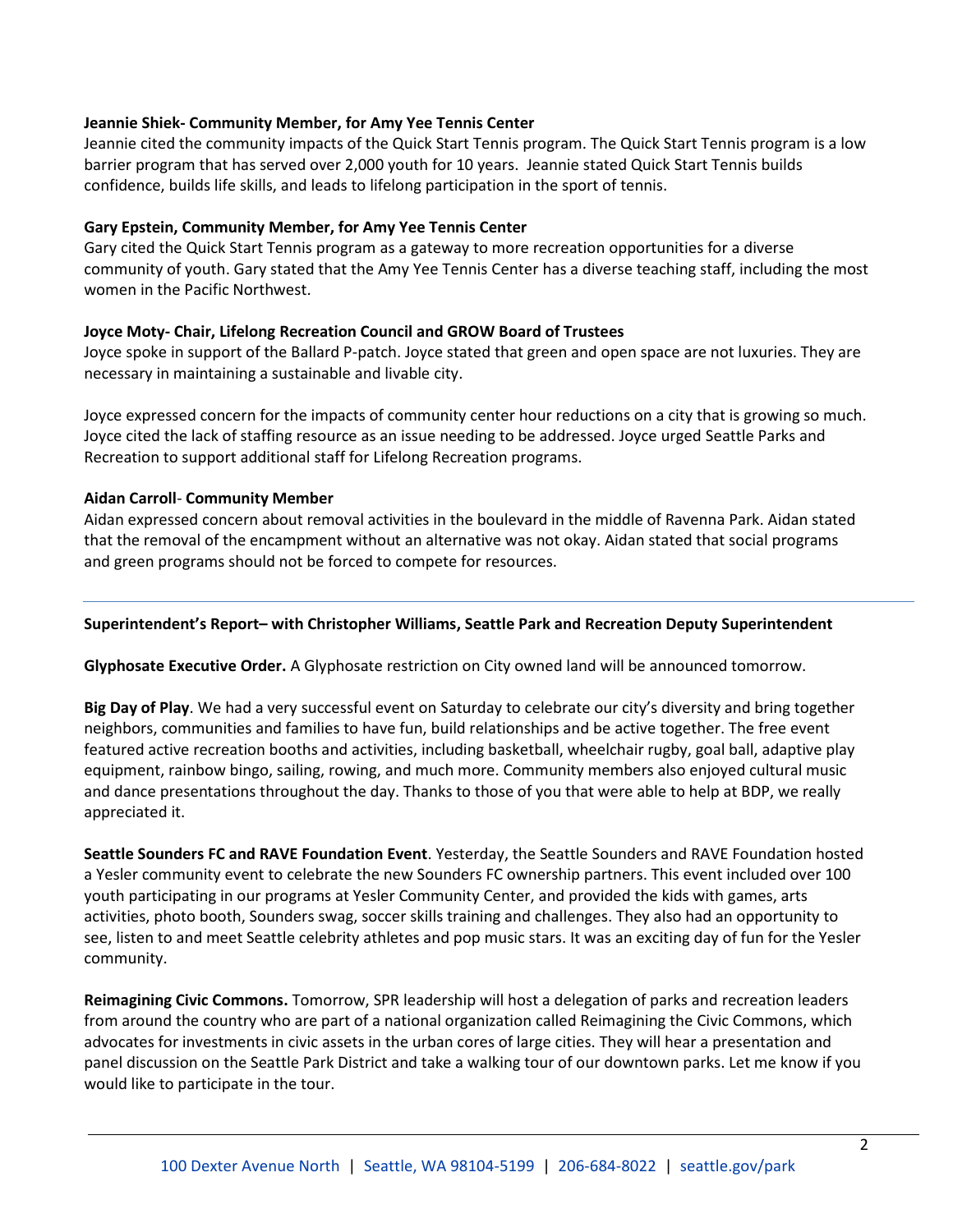**Teen Summer Musical.** A reminder that the Teen Summer Musical is at Benaroya Hall until August 25th. This is a wonderful culmination of a 9-week summer program that showcases the talent of dozens of teens of color, providing them an introduction to the world of theater. There is still time to get tickets on the Seattle Symphony (Benaroya Hall) website. Parks RX

**Community Center Hours Reduction.** For the last few years through our partnership of ARC, Seattle Parks and Recreation was able to offer additional operational hours at Ballard, Magnolia, Queen Anne, and Loyal Heights. This funding supported building monitors and allowed for free drop-in programming, or other programmed classes. These funds were no longer available to SPR. These centers will return to regular hours in Fall 2019. SPR recognizes that communities would love more hours from their community centers and pools, and we are currently working on re-tooling our model to more strategically provide hours and programs. For some background, in 2014 community centers were open a weekly combined total of 1,194, this year we operated centers at a combined weekly total of 1361.

# **SPR Reorganization**

**Planning and Development Division.** Michael Shiosaki has decided to take on a new role at another agency in the City of Seattle family. I'd like to thank Michael for his 19-year contribution to the department in the Planning and Development Division. During his tenure, he and the rest of the impressive Planning and Development team have added acres of new park land to our portfolio, developed dozens of new parks, renovated so many others, and completed some impressive projects including Rainier Beach Community Center, the Arboretum Loop Trail, Hing Hay Park, Yesler Terrace Park, and so many more. Please join me in thanking Michael for his significant contributions to Seattle Parks and Recreation. Michael's last day with the department was on August 16.

As Michael departs, I am appointing **Andy Sheffer** to fill the role of Planning and Development Division Director. I have asked **Kim Baldwin** to step into a new role as deputy director of the Planning and Development Division. We will be keenly focused on filling all the current vacancies in the division and will leverage additional resources to better ensure the success of this Division. Andy will transition to his new role this week. With Andy's move from the Facilities Division, I have asked **Pamela Asplaugh** to serve in an interim capacity as the director of the Facilities Division. Pam will start as the interim director on Monday, August 19.

To better position the Planning and Development Division to focus on the on-time, on-budget, delivery of capital projects, and on project and agency planning efforts, we are making two additional changes:

**Seattle Conservation Corps**. The Conservation Corps, managed by Ruth Blaw, will join the EPIC Division. In line with the desire to better focus the Planning and Development Division, this move will also provide additional support to the Corps given its proximity to EPIC Division leadership at Magnuson Park.

**Property Management.** This unit, led by Max Jacobs, will be reassigned to the Policy Unit in the Superintendent's Office and will report to Michele Finnegan, Policy Division Director. Again, this move allows the Planning and Development Division to focus singularly on project delivery and moving this unit directly under my office will support our work in bringing consistency and efficiency in our property management initiatives across the agency.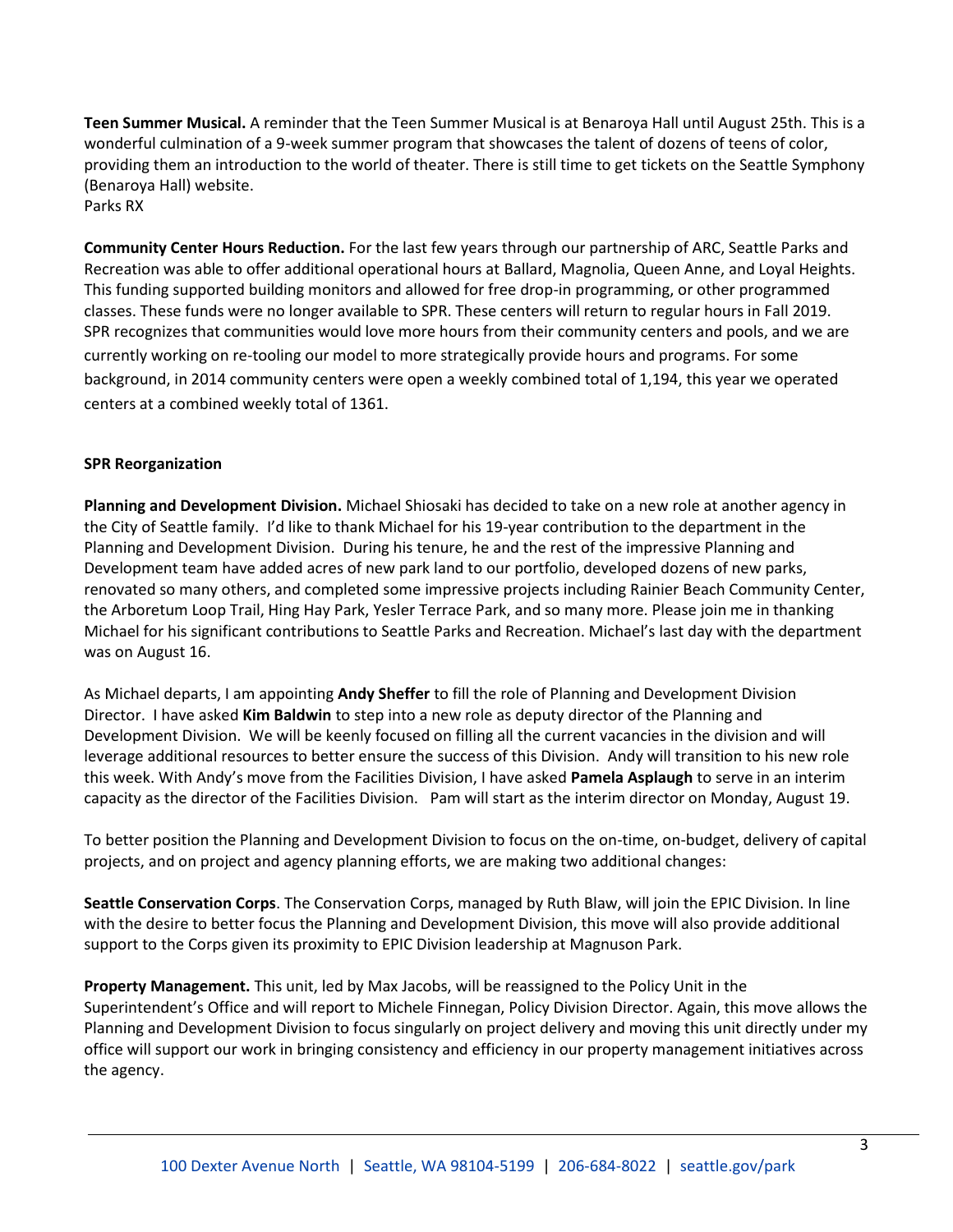**Human Resources.** As many you know, we are in the process of hiring a new HR Director who will be joining my executive team.

**Environmental Education Programming.** Environmental Education Programs led by Chukundi Salisbury will move to the Recreation Division where the core mission is to provide programs for people. This realignment follows industry best practices in parks and recreation.

**Outdoor Parks Programming.** Outdoor Parks Programming implemented by Randy Wiger will be reassigned under Victoria Schoenberg in the Downtown Parks Unit which focuses on programming outdoor spaces through partnerships.

**Specialty Gardens.** This work (under Belinda Gigliotti) will be moved to the EPIC Division to better support their work and focus on partnership development.

The changes I've described are designed to help drive transformation through organizational alignment in order to help us better serve every resident. They will allow us to innovate with greater speed, efficiency and ultimately provide the capability to better serve a growing and dense community amid myriad challenges.

### **Other Topics Covered**

Pilot for Pier 62/63 with Friends of the Waterfront Ravenna Park Homeless Issues Sunset Birthday Party at Golden Gardens Park

**Community Spotlight: King County Park Levy Briefing – with Doug Hodson,** King County Parks and Recreation, Finance Manager

**Summary:** Hodson provided an overview of the King County Parks, Trails, and Open Space Levy passed in August 2019. The levy renewed a 2013 property tax levy and is estimated to generate \$810 million over six years. The revenue generated by the levy will support county-wide investments in parks, trails, recreation, and open space protection for the benefit of all King County residents.

The presentation covered levy [goals,](PPT/Community%20Learning%20Centers_Park%20Board%20Presentation%20Aug%202019.pptx) th[e proposed levy spending plan,](Seattle%20%20Parks%20Levy%20Informational%20Sheet.docx) and a summary of investments. Some investments of interest included:

- **Community Partnerships & Grants**: \$9M for partners to design, build or program new and enhanced public recreation facilities on County or city-owned lands.
- **Targeted Equity Grants**: \$10M to increase access to and use of recreation facilities in communities that are currently underserved or for people with disabilities.
- **City Capital and Open Space Acquisition Grants**: \$25M for parks capital improvements and land acquisition
- **Public Pools Grants**: \$44M for capital needs at new or existing aquatic facilities the equity grant program and the city capital and local space acquisition grant program.

[Learn more](https://www.kingcounty.gov/services/parks-recreation/parks/about/levy.aspx) and [See the presentation](http://www.seattlechannel.org/parksBoard/?videoid=x106499) (Starts at 52:00, Ends at 1:20:00)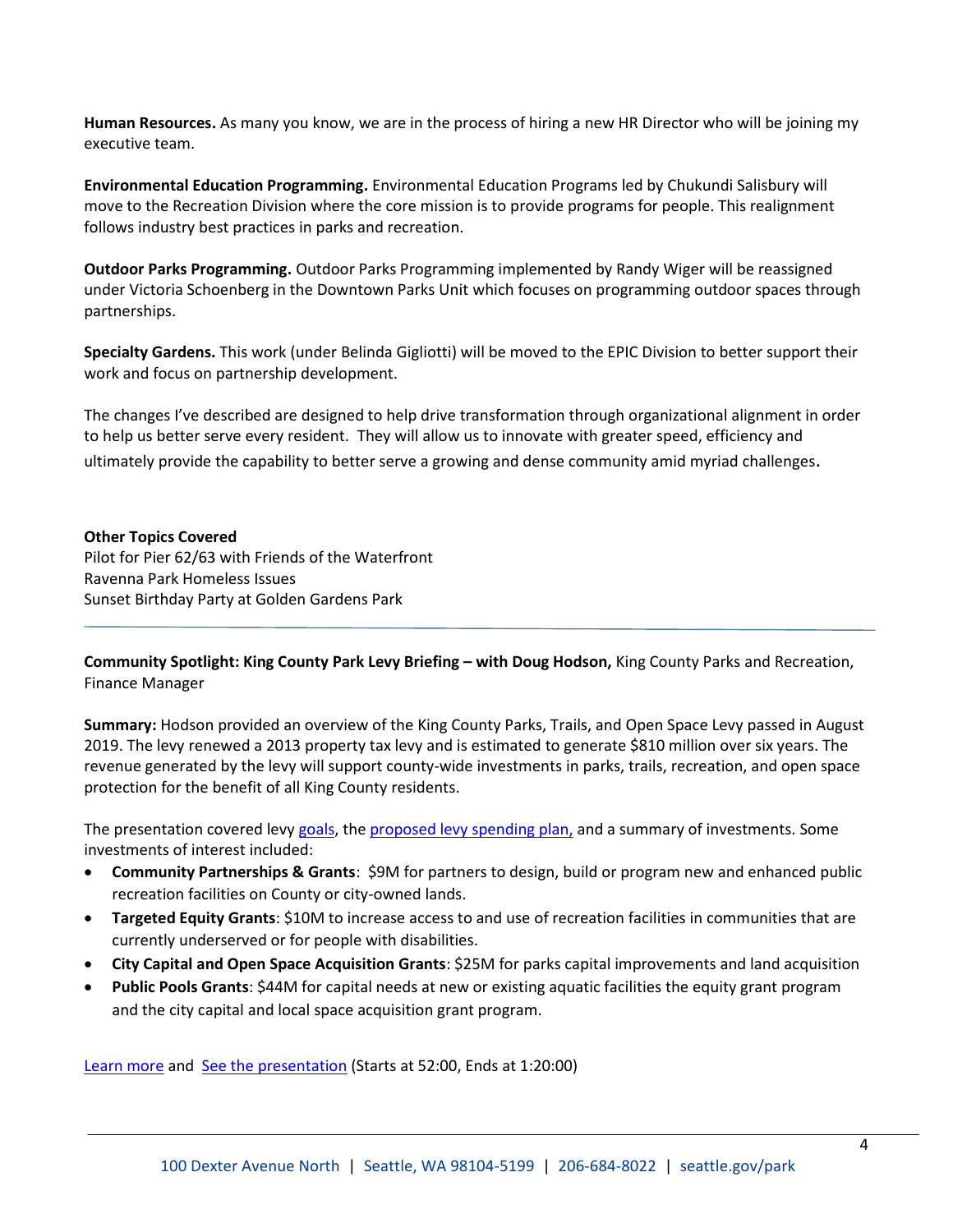# **Selected Q&A, Comments- Community Spotlight: King County Park Levy Briefing**

# **Q1: How big is your major maintenance backlog?**

*A1: We have not done a comprehensive major maintenance study recently, but we did one at the beginning of the current levy and it was very large. We intentionally wanted to put more funding towards things like ballfields, back country trails, sports courts, Marymoor and Dockton Parks.*

# **Q2: What are the cycles for the equity and grant?**

*A2: We have not identified grant cycles yet. We have general guidelines that we developed for the purpose of the levy. We are required end of January to develop a more specific set of criteria We have to get approval from the county council on the specific criteria before publishing. But we do have general guidelines for each of the programs.*

# **Q3: What portion of the revenue will come from City of Seattle taxpayers?**

*A3: Approximately 35% of the revenue will be generated by City of Seattle taxpayers.*

# **Q4: Who is eligible for the grant programs?**

*A4: Eligible entities include*

- *County towns and cities,*
- *Tribes and tribal organizations,*
- *Nonprofit organizations, smaller emerging community organizations without 501(c)(3) status, through a partnership with fiscal agent.*

# **Recommendations/Decisions Made:** NA

# **Recreation Briefing: Community Learning Center (CLC)– with** Out of School Time Manager and CLC Team

**Summary:** Justin Cutler, Recreation Division Director, provided an overview of the Community Learning Center (CLC) program. Justin shared that CLC programs are Out-of-School Time (OST) programs coordinated by Seattle Parks and Recreation staff professionals, based out of Seattle Public School sites and offered during afterschool, lunchtime, school breaks (winter, spring) and summer. These CLC's are currently active in five middle schools, one elementary school, and one K-8, collectively serving approximately 2300 students each year. At each site, has one CLC Coordinator who works closely with school administration and staff to ensure that OST programs incorporate both effective academic instructional models and youth development best practices.

The presentation focused on four aspects of the CLC program:

- **1.** CLC Partnerships
- **2.** The CLC mentoring program
- **3.** The CLC College and Career Exploration Summer Pilot
- **4.** CLC Student Stories

CLC team (Lori Chisholm, William King, Damien Hicks, Won Choi, Kirsten Bystrom, and Rebecca Brito) shared participant impact stories and photos that illustrate the methods and results of the CLC program. The CLC program is one of the units within the recreation division that really emphasizes outcomes, emphasizes data driven decision making into their program design and delivery. Justin closed by stating that the CLC program is a best practice and it exemplifies the direction of future recreation services offered by Seattle Parks and Recreation.

[Learn more](http://www.seattle.gov/Documents/Departments/ParksAndRecreation/PDOC/Agendas/PDOCBriefingPaperOSTCLC080519.pdf) and [see the presentation](http://www.seattlechannel.org/parksBoard/?videoid=x106499) (Starts at 1:28:00, ends at 1:48:00)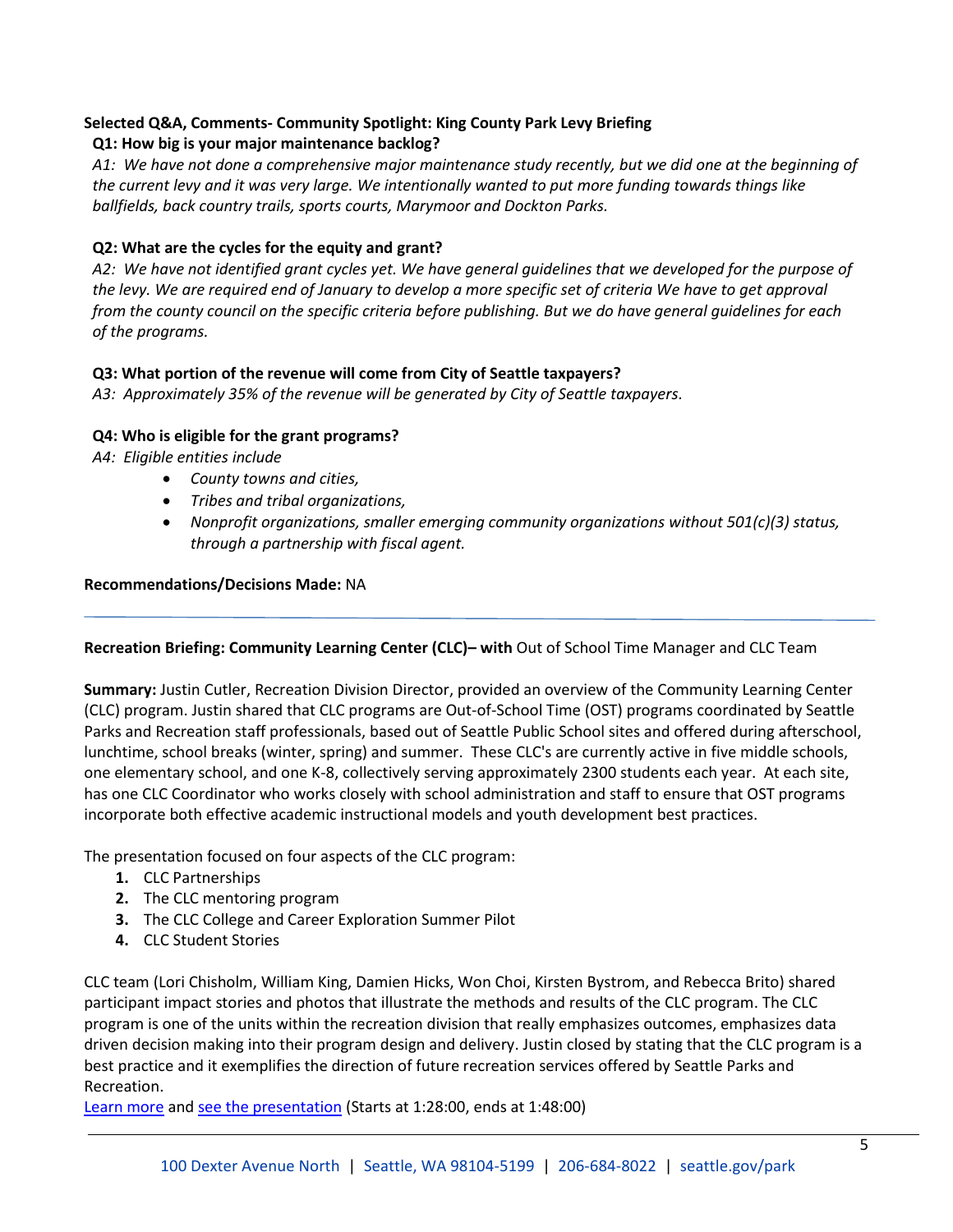# **Selected Q&A, Comments- Recreation Briefing: Community Learning Center (CLC)**

**Q1: Is this the group from Aki Kurose that came to cook with the Park Board of Commissioners last year? We now make pupusas in my house because of that experience.** *A1: Yes.* 

# **C2: You should make a book highlighting your success stories.**

C3: Former DEEL Employee- Denny Aki Kurose and Mercer middle school have had notable, statewide turnarounds in schools that partnered with Seattle Parks and Recreation CLCs with support from the Families and Education Levy. Schools that had been failing schools until this program came in. That was not true of every intervention funded by the Families and Education Levy. The CLC program has won awards, they've been recognized, and I wanted to say it was not just incidents of great work, it was a complete school turnaround.

### **Q4: It was a fabulous presentation. Thank you.**

### **Recommendations/Decisions Made:** NA

# **Old/New Committee Business- with Kelly McCaffrey,** Park District Oversight Committee, Chair

The PDOC discussed a potential meeting with Meeting with Councilmember Juarez

- A meeting between the PDOC and Councilmember Juarez is tentatively set for October 24.
- Marlan proposed the PDOC advocate for a meeting location in district 5 (would require staff coordination).
- Andrea, Tom and Marlon are available/interested

Motion that passed unanimously by the Parks District Oversight Committee: Recommend to the Parks District Board that the Parks District tax assessment, currently approved at \$0.22 per \$1000 of the value of assessed property, to remain at a tax rate of \$0.22/\$1000 through the final 2020 year of the current PD 6yr spending plan. This would allow for the collection of additional revenue that would otherwise not be realized were the PD to remain fixed to the current spending plan itself. This motion was supported in order to pay for (a) continued backlog of capital projects caused by declining purchasing power in our competitive local economy, (b) promised funds in the Major Projects Challenge Fund. We believe this keeps rates steady while allowing capture of the revenue to address the increased park stress caused by Seattle's intense growth and increase in park-loving residents.

The Board of Park Commissioners discussed a potential meeting with City of Seattle Mayor's Office staff

- Andrea has contacted Deputy Mayor David Moseley's office (via phone). The call was regarding the recent letter the Park Board sent to the City of Seattle Mayor's Office.
- Andrea will follow up and report back.

The PDOC discussed the ongoing need for a Chairperson and Vice Chair

- PDOC needs both a Chair and Vice Chair
- Interested PDOC member should inquire with Shanyanika McElroy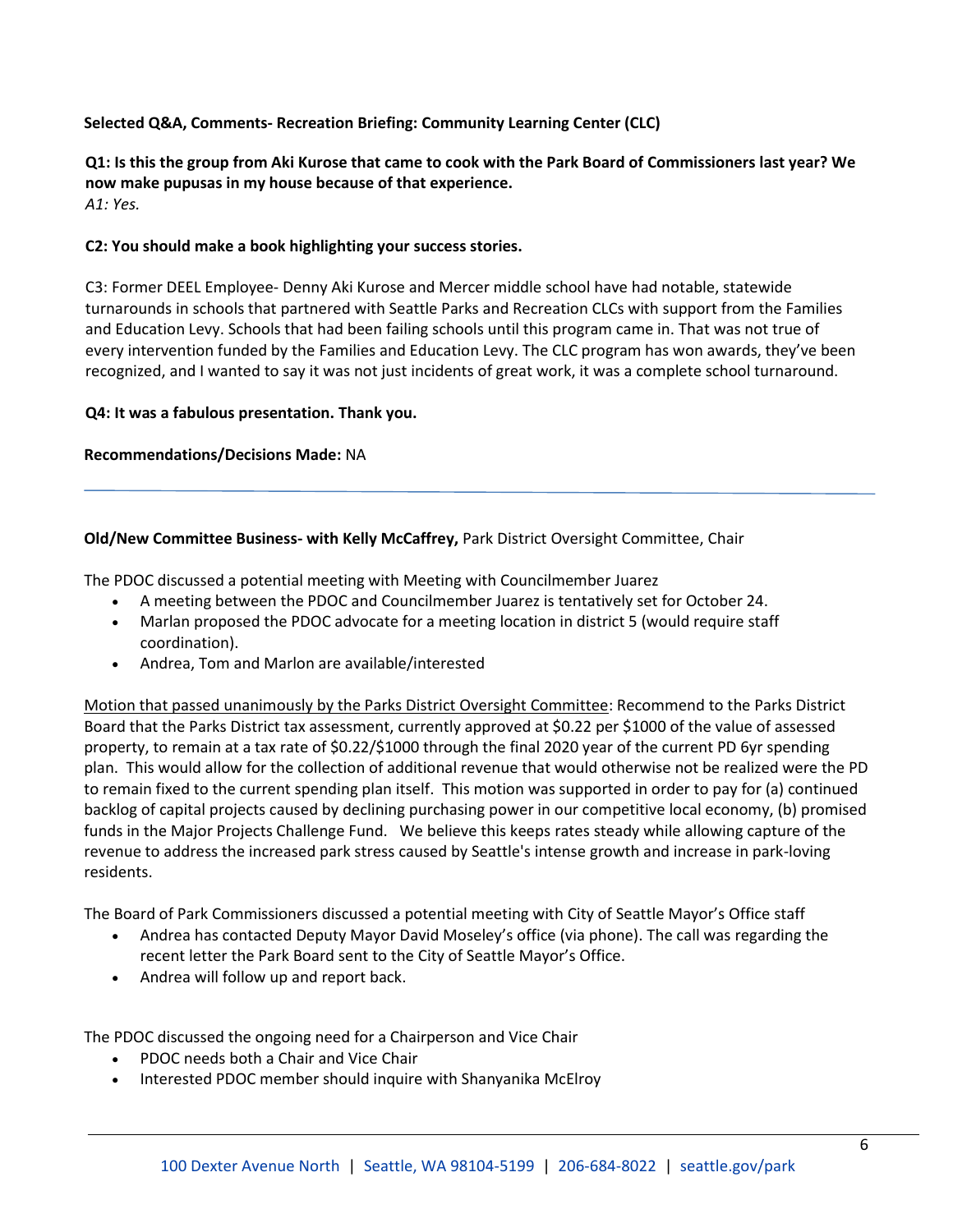**Strategic Plan Update: Community Outreach and Engagement – with Rachel Schulkin,** Seattle Parks and Recreation, Communications Manager

**Summary:** Rachel shared information about Seattle Parks and Recreation's strategic plan engagement activities and findings. As of August 2019, 10,000 people participated.

Seattle Parks and Recreation's strategic plan engagement efforts included:

- A digital and in-person survey offered in 12 languages
- Targeted engagement with all ages (seniors, young adults, kids and adults)
- Advertisement with five ethnic media outlets
- Translated flyers and interpretation at four community events
- Translated social media posts
- 24+ live engagement activities in every zip code in Seattle (and many beyond!)
- A listening tour hosted in partnership with 17 community-based organizations

Themes of our findings included but, are not limited to:

- Support Growth and Density
- Support transportation access
- Mitigate the growing wealth gap
- Address homelessness
- Embrace new ways
- Offer more of what is currently offered
- Support Emerging sports/trends
- Maintain and Enhance existing assets
- Increase safety and ADA access
- Prioritize racial equity and climate resiliency
- Provide community center hours that work for 9-5 employees
- Provide year around bathroom access

[Learn more](http://www.seattle.gov/Documents/Departments/ParksAndRecreation/PDOC/Agendas/PDOCBriefingPaperOSTCLC080519.pdf) and [see the presentation](http://www.seattlechannel.org/parksBoard/?videoid=x106499) (Starts at 1:50:00, ends at 2:30:00).

### **Selected Q&A, Comments- Strategic Plan Update: Community Outreach and Engagement**

**Q1: Did you see there was a high level of engagement from non-English speakers? Can we quantify this?** *A1: Not as high as we anticipated. We think there are some issues with the data collection process that impact the results. We need to dig in a little more with our Community Engagement Ambassadors.*

# **Q2: Have you seen any trends of community interest in increased access to pools and public pools as a climate resiliency tool?**

*A2: Yes. There seems to be a community divide regarding whether public beaches or pools are the best solution.*